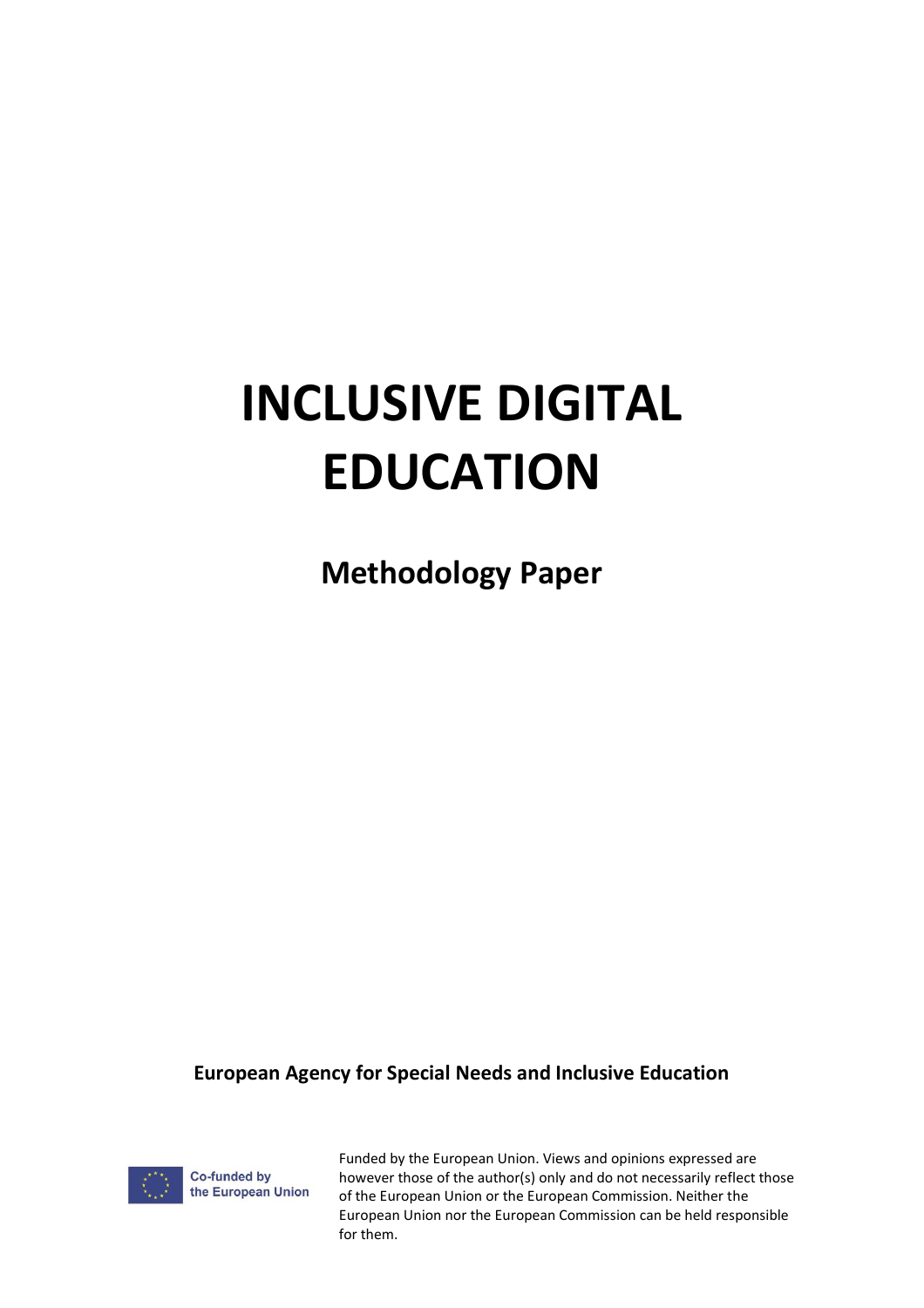

## **CONTENTS**



| <b>INTRODUCTION</b>      |  |
|--------------------------|--|
| <b>METHODOLOGY</b>       |  |
| Search criteria overview |  |
| Analysis and synthesis   |  |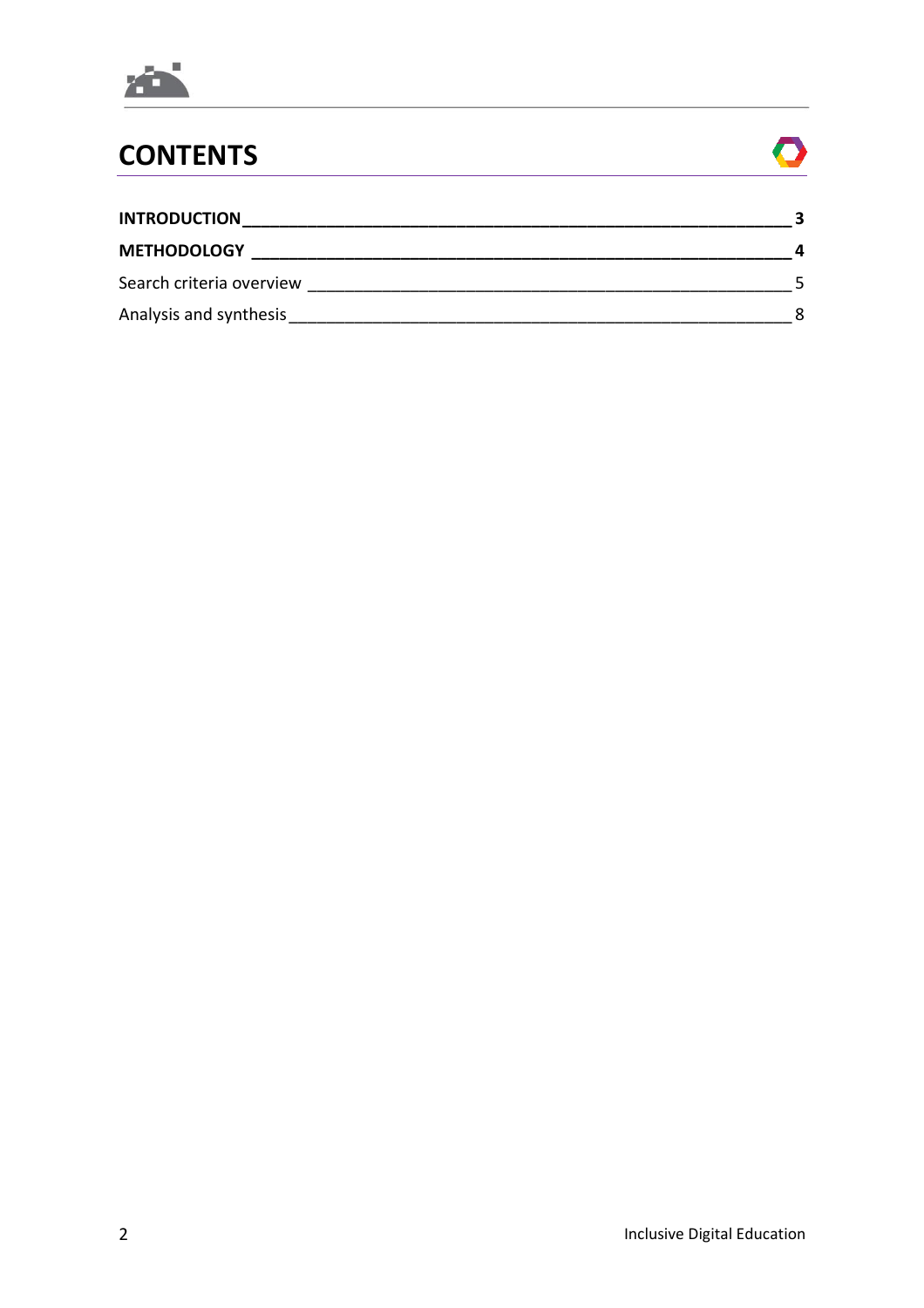

### <span id="page-2-0"></span>**INTRODUCTION**



Education systems worldwide have adapted to unprecedented circumstances during the COVID-19 pandemic. There have been rapid and comprehensive steps towards a digitalisation of education. Nevertheless, the COVID-19 literature review<sup>1</sup> done by the European Agency for Special Needs and Inclusive Education (the Agency) has shown that access to learning, especially for vulnerable learners, remains a challenge.

Information and communication technology (ICT) for inclusion has been an overarching issue across Agency projects and collaborations with the United Nations Educational, Scientific and Cultural Organization (UNESCO) and the UNESCO Institute for Information Technologies in Education (IITE). These activities have focused on how ICT supports inclusive education systems and on the importance of accessibility.

This methodology paper is part of the outcomes of an activity entitled Inclusive Digital Education (IDE). IDE aims to thoroughly examine new priorities and demands in relation to inclusive digital education and blended learning during the period 2016–2021. This paper details the methodology chosen to analyse the topic. It is part of a package of materials from the IDE activity, consisting of the following:

- Main report, *[Inclusive Digital Education](https://www.european-agency.org/resources/publications/inclusive-digital-education)*, providing a comprehensive overview of the study's results
- Project examples, collating a selection of Erasmus+ projects dealing with specific issues related to inclusive digital education (forthcoming);
- Policy brief, detailing issues not yet sufficiently addressed in the field of inclusive digital education (forthcoming).

The [main report publication page](https://www.european-agency.org/resources/publications/inclusive-digital-education) will contain links to all the materials when they are available.

<sup>1</sup> European Agency for Special Needs and Inclusive Education, 2021. *[The Impact of COVID-19 on Inclusive](https://www.european-agency.org/resources/publications/impact-covid-19-literature-review)  [Education at the European Level: Literature Review](https://www.european-agency.org/resources/publications/impact-covid-19-literature-review)*. (C. Popescu, ed.). Odense, Denmark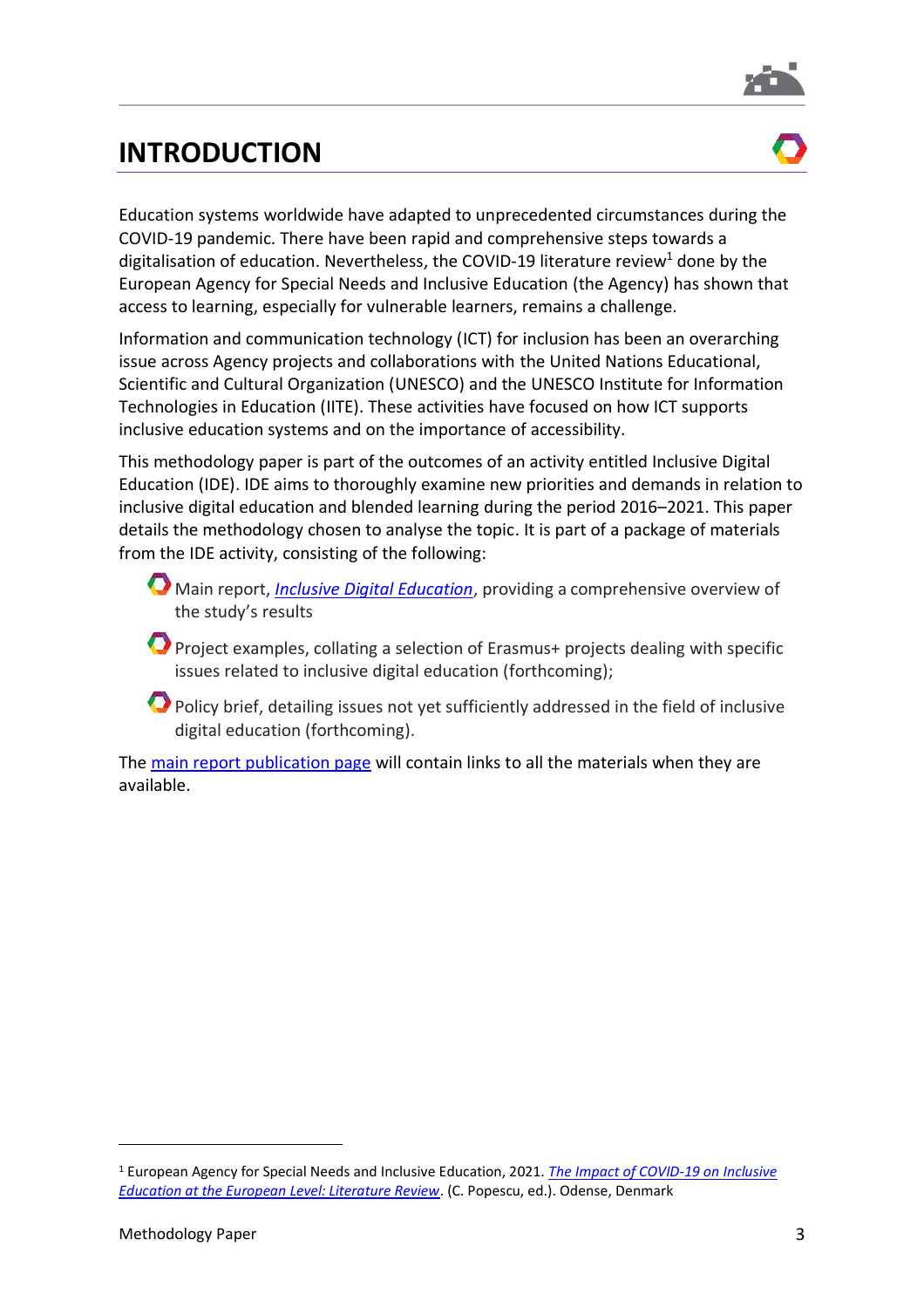

### <span id="page-3-0"></span>**METHODOLOGY**

This paper explains and details the methodology used to identify and further analyse international, European and national documents and other sources considered in the study on inclusive digital education. The main report, *[Inclusive Digital Education](https://www.european-agency.org/resources/publications/inclusive-digital-education)*, sets out the study's results.

As the Agency had worked on several projects in the field of inclusive digital education in the past and thus had a good overview of the subject area, the IDE study was limited to the period 2016 to 2021.

The methodology underlying the implementation of the research was based on the following four assumptions:

- **Assumption 1.** Relevant trends and developments in the field of inclusive digital education are reflected in the academic literature, where they are systematically analysed in terms of their implications.
- **Assumption 2.** Scientific research is time-consuming, and the subsequent process of publishing research results in the academic literature also takes varying lengths of time. Accordingly, the published results always 'lag behind' actual practice.
- **Assumption 3.** The topics relevant in research and those relevant in practice are not necessarily identical. For example, a specific question that is a central theme in research (and could therefore be found frequently in literature searches) is not necessarily relevant in current educational practice, and vice versa.
- **Assumption 4.** Trends and developments do not only emerge within certain thematic fields (such as education), but also arise through external effects or originate from other domains (e.g. from industry).

Based on these assumptions, the research team made certain decisions about the methodology.

Corresponding to assumption 1, the study was mainly based on a search of current research literature to identify and structure the topic areas discussed there. However, the research period includes the outbreak of the COVID-19 pandemic, which has had a major impact on the education sector. The research began just over 1.5 years after the start of the pandemic.

In accordance with assumption 2, it was unclear the extent to which the published research literature sufficiently and comprehensively reflected the new questions and topics arising from the pandemic. Therefore, scientific conference series were also included in the study as another source of information that may react more quickly to such comprehensive changes. However, to also take into account the latest developments in the respective topic areas, the research results were validated through interviews with experts and supplemented if necessary.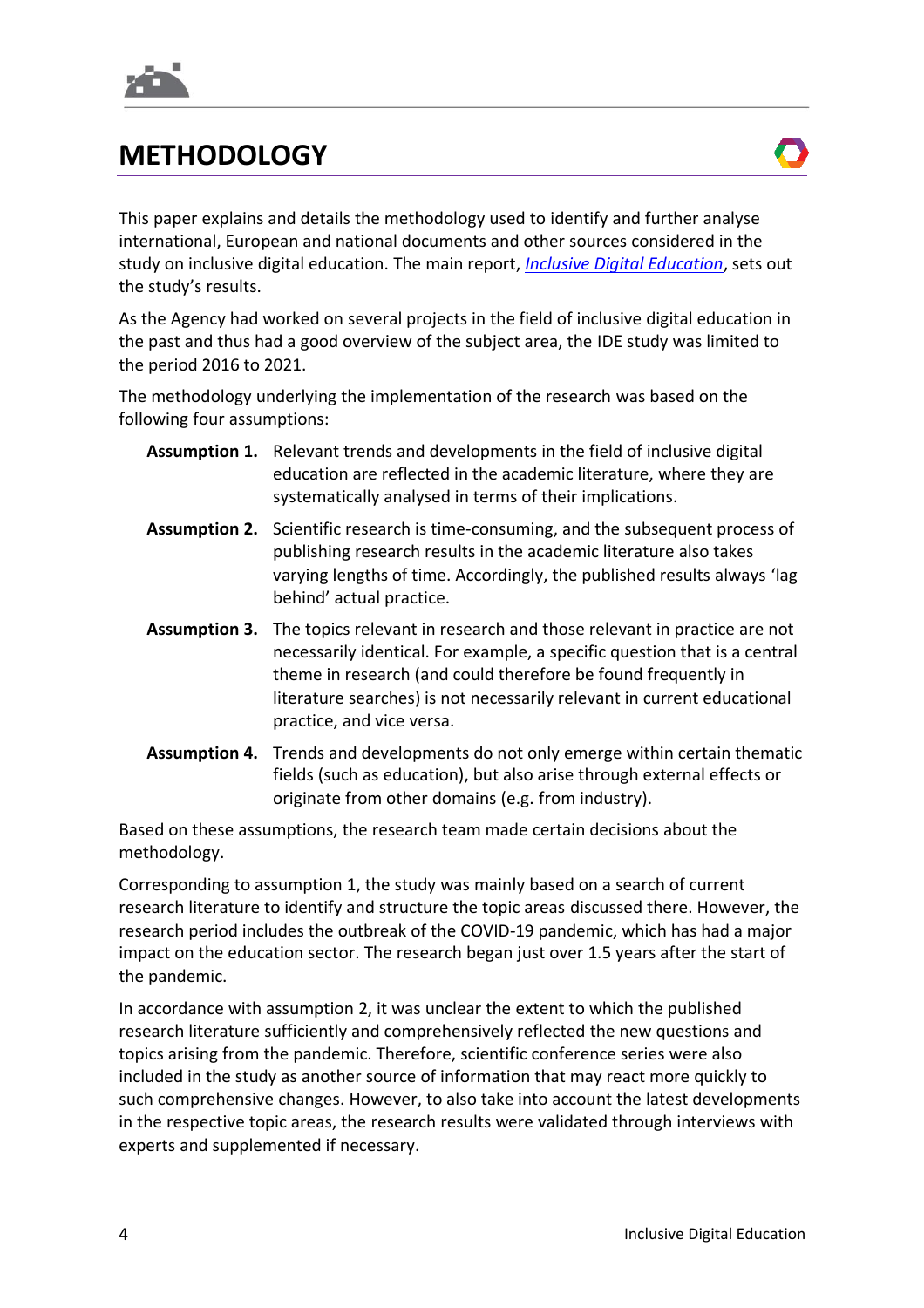

Possible differences between highly relevant academic and practical issues (assumption 3) were identified by examining co-operative implementation projects in the education sector. Such project consortia usually consist of educational organisations that come together on topics that are of common practical interest. In the interviews with experts, these results were also reviewed and supplemented where necessary.

For the statement in assumption 4, there are no methodological instruments that could be used to predict external influences, or at least to identify them at an early stage. Although there are helpful methods in the field of future research/futurology (especially foresight methods), their use would go beyond the scope of this study. In addition, the reliability of the results is always limited, as they work with alternative scenarios and futures. Therefore, consideration of assumption 4 was limited to using the research team's knowledge of developments from other areas and indicating which of these developments might be relevant.

The '[Search criteria overview](#page-4-0)' section below outlines the search terms and databases used during the literature review. The '[Analysis and synthesis](#page-7-0)' section looks at the analysis and synthesis approach in more detail, covering the literature search, project and conference analysis and the expert interviews.

#### <span id="page-4-0"></span>**Search criteria overview**

The literature search focused on documents directly or indirectly linked to inclusion in digital (based) education published from 2016 to 2021. To identify trends and developments, additional research fields that are not specific to inclusion or education were included. The research team checked the extent to which there are indications of developments that could also have an impact on the inclusive digital education field.

The following procedure was followed to find relevant literature:

- Key conferences in the thematic area were investigated via online searches to identify the topics being discussed in the scientific community.
- Subsequently, these topics were used for searches in relevant academic databases, especially Education Resources Information Center (ERIC), Fachportal Pädagogik (Education Research Portal), Scopus, OECD iLibrary, UNESDOC, ResearchGate, JSTOR, ScienceDirect and Google Scholar.
- In addition, selected academic journals published during the search period were screened for suitable articles. These included the following: *Journal of Intellectual Disabilities*; *Journal of Special Education*; *International Journal of Disability, Development and Education*; *International Journal of Inclusive Education*; *European Journal of Special Needs Education*; *Digital Education Review*; *International Journal of Innovation in the Digital Economy*; *International Journal of Artificial Intelligence in Education*; *Journal of Special Education Technology*; *British Journal of Educational Technology*; online *Zeitschrift für Inklusion* [online Journal on Inclusion].
- **O** Finally, other sources arising from the research team members' experience in their respective disciplines were added.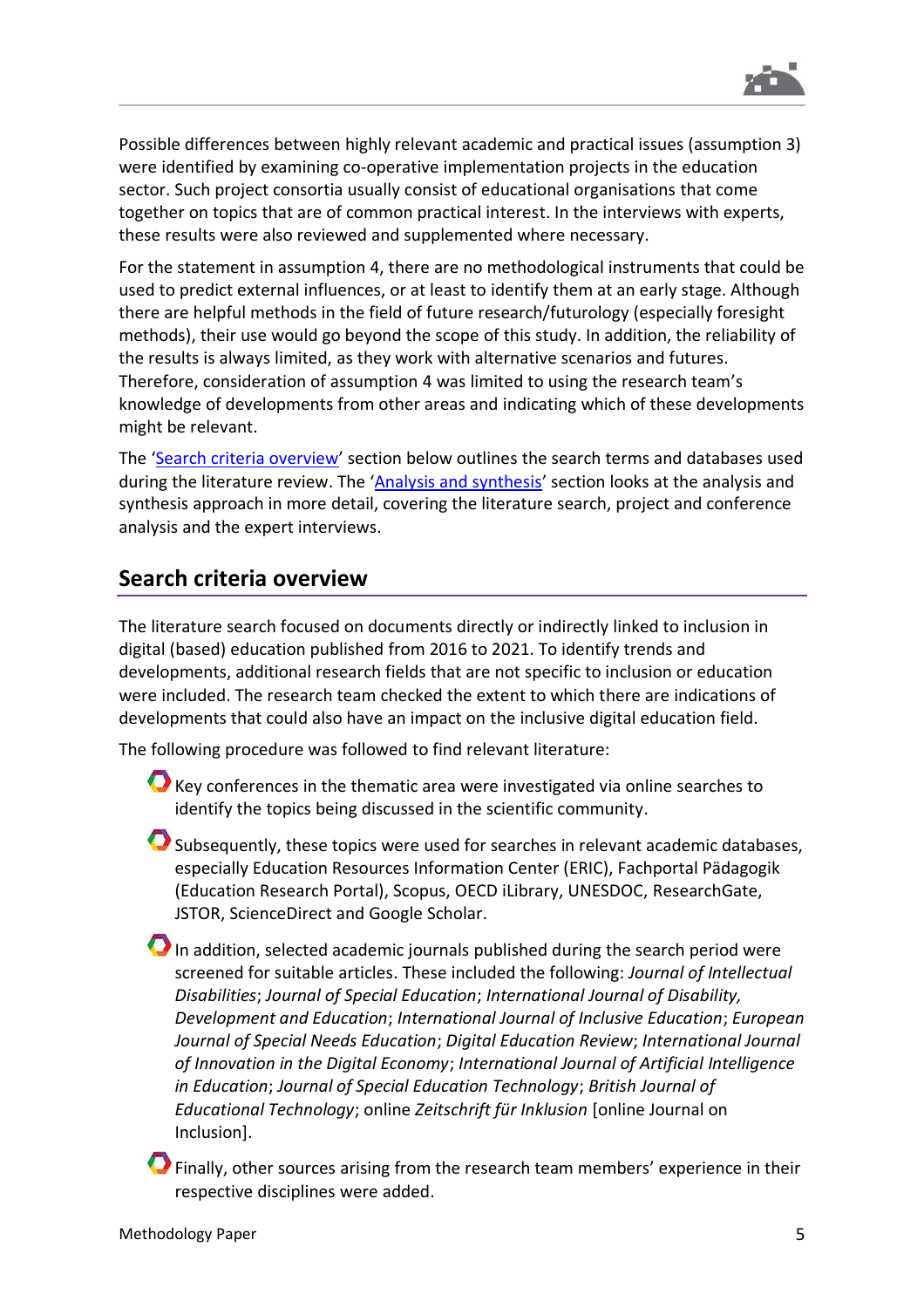

To take the topic's complexity into account, the [ecosystem model](https://www.european-agency.org/sites/default/files/sisl_synthesis_report.pdf#page=53) used in other Agency projects<sup>2</sup> was adapted to the study's objective. As [Figure](#page-5-0) 1 shows, this adaptation consists of three essential levels in which inclusive digital education must be considered.

The **individual level** is divided into a learner and a teacher perspective, as the two may use different or the same ICT in the context of their learning and teaching, both independently and together.

The **educational institution level** links the individual level with the community and national/regional levels, hence dealing with inclusive leadership and stakeholder involvement.

The **national/regional level** touches upon the legislative aspects of inclusive education, including, for example, governance, funding, quality assurance and accountability, and the use of ICT to monitor effectiveness and efficiency at this respective level.

**ICT**, which can be used at each of these levels for a wide variety of purposes, may also be used as a level of consideration in the context of the study. However, it does not represent a separate level in the ecosystem model.

While it is possible to advance digitalisation independently at each level, in the context of the IDE study, only the co-ordinated and aligned process of simultaneous digitalisation and the provision of supportive framework conditions at all levels is understood as **digital transformation**.



<span id="page-5-0"></span>**Figure 1. Simplified ecosystem model**

<sup>2</sup> European Agency for Special Needs and Inclusive Education, 2019. *[Inclusive School Leadership:](https://www.european-agency.org/resources/publications/inclusive-school-leadership-synthesis) Exploring Policies across Europe*. (E. Óskarsdóttir, V. Donnelly and M. Turner-Cmuchal, eds.). Odense, Denmark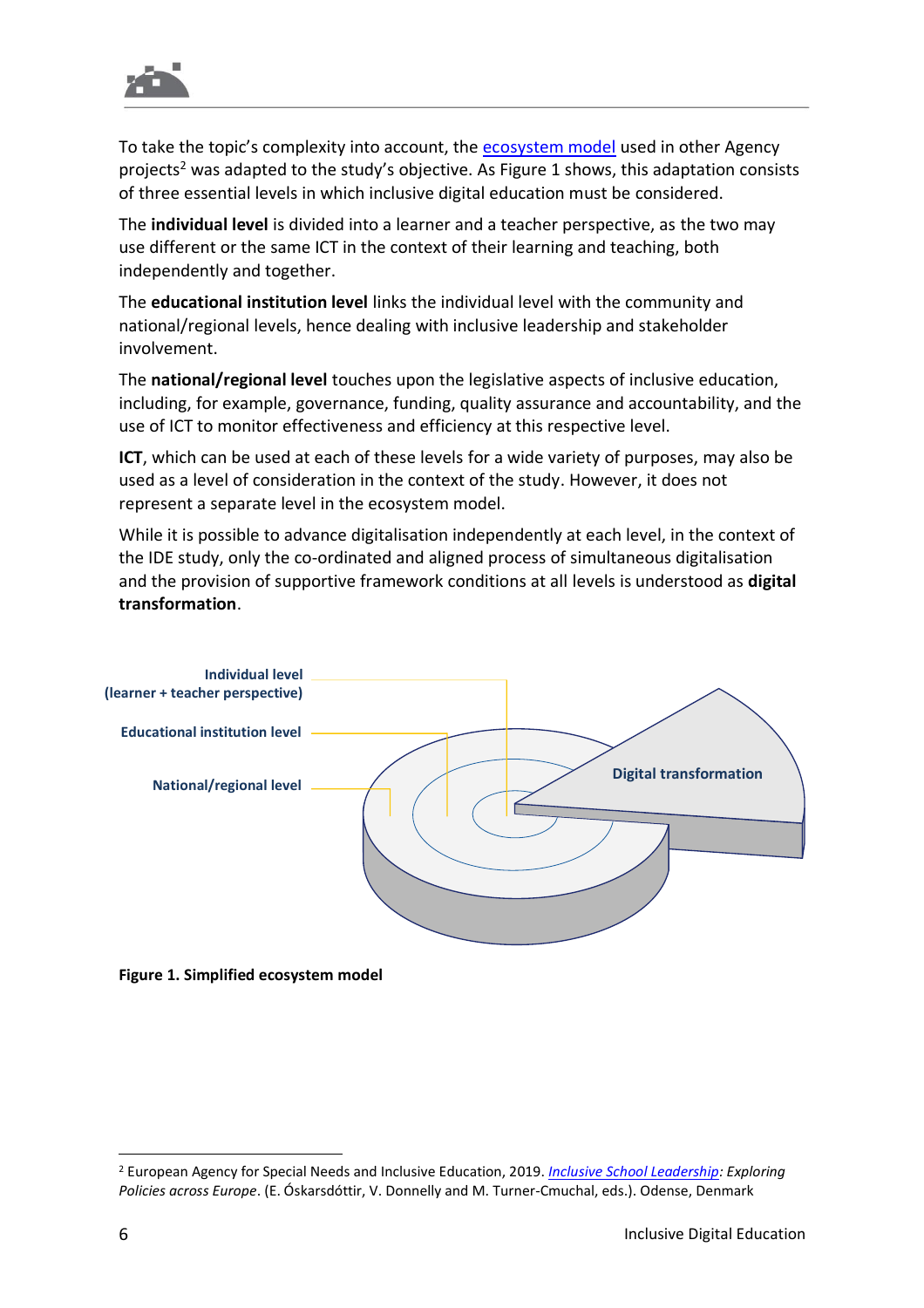

The research team used and combined appropriate search terms to look at these different levels in the education system, from the individual level up to the system level, and to find current co-operation projects and conferences.

Depending on the database or source used, certain basic keywords were used as the first filter stage, if the source (e.g. a relevant journal) did not already specify the focus. Those basic keywords were:

**D**igital Digitisation OR digitization

**O** Digitalisation OR digitalization

**O** Inclusive OR inclusion

Education OR inclusive education.

Subsequently, further search terms relevant to the respective system level were added.

- **Technical level**: design for all; universal design; inclusive design; assistive technology; assistive technologies; AT; assistive device; assistive devices; virtual reality; VR; augmented reality; AR; artificial intelligence; AI; robotics; educational robotics; telepresence; mobile learning; m-learning; gamification; learning analytics; chatbots; open educational resources; OER; massive open online course; massive open online courses; MOOC; MOOCs.
- **Individual (learner and teacher) level**: learner; learners; student; students; learning; teacher; teachers; teaching; inclusive education; disadvantaged; digital divide; computer literacy; digital media; vulnerable; vulnerability; exclusion; digital competences; digital skills; data literacy; media didactics; universal design for learning; UDL; inclusive pedagogy; distance education; blended learning.
- **Institutional, regional and national level**: readiness; organisational readiness; organizational readiness; digital resources; networking; parents; community; stakeholder; resilience; leadership; inclusive leadership; digital transformation; governance; monitoring; inclusion indicators; school administration; school administrators.

A similar approach was used to research the co-operation projects and the conferences, using the following search terms:

**Co-operation projects**: inclusion; exclusion; special educational need; special educational needs; SEN; disability; disabled; handicap; handicapped; inclusive schools; inclusive primary education; inclusive primary education and training; inclusive secondary education; inclusive secondary education and training; inclusive vocational education; inclusive vocational education and training; inclusive higher education; inclusive higher education and training; inclusive VET; inclusive HE; inclusive teaching; inclusive learning; classroom management; school management; education management; educational management; leadership; administration; teacher training; digital; digitisation;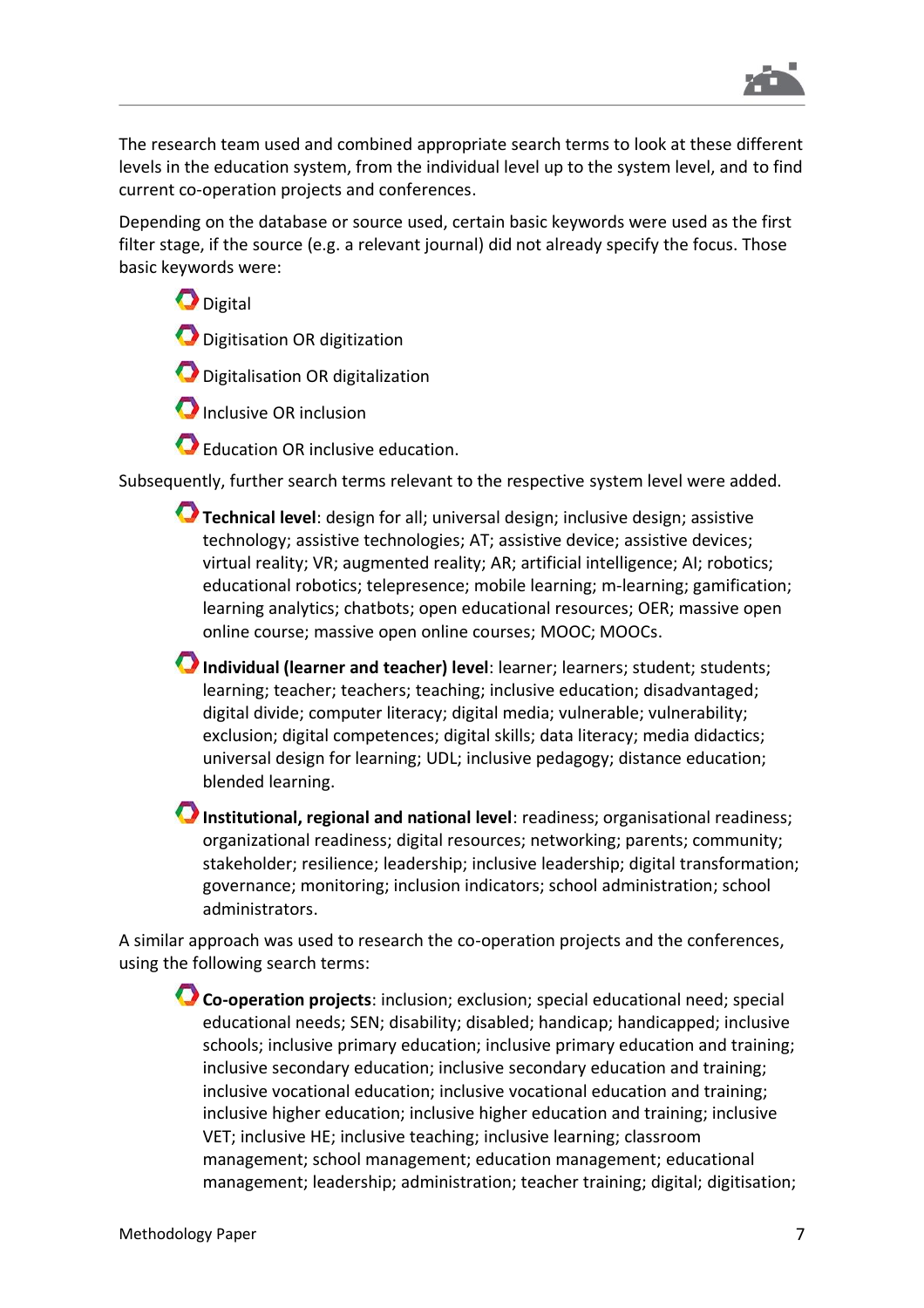digitization; digitalisation; digitalization; digital transformation; information and communication technology; information and communication technologies; ICT; educational technology; educational technologies; e-learning; web-based learning; online learning; remote learning; blended learning; massive open online courses; MOOC; MOOCs; online course; online courses; virtual reality; VR; augmented reality; AR; artificial intelligence; AI

**Conferences**: artificial intelligence; AI; virtual reality; VR; augmented reality; AR; blended learning; e-learning; online learning; web-based learning; remote learning; MOOC; online course; online courses; leadership; administration; teacher training; digitisation; digitization; digitalisation; digitalization; transformation; digital transformation; ICT; educational technology.

The resulting documents, some of which were available in large numbers, were usually screened for relevance in terms of title and abstract. Documents that appeared unsuitable were deleted from the lists. Not all of the remaining documents were included, either because they proved unsuitable upon closer analysis or because they did not add anything new to the findings of other documents already used.

#### <span id="page-7-0"></span>**Analysis and synthesis**

The research team took a qualitative approach in the literature review to examine and structure the identified literature and to describe it in terms of its key messages. However, since the literature research is limited to a short period of time, the results alone do not allow any statement about trends or developments.

A **gap analysis** and **supplementary expert interviews** allowed the research team to examine the extent to which the researched results in recent years differ from the results in the period before 2016. The gap analysis refers to Agency publications that are relevant to the study. It checks which new topics, developments, questions or solutions have been addressed in the meantime. Interviews with experts who have a broad and long-term overview of the topic area served to highlight recent developments, but also to point out topics that may only be relevant in the near future.

The **analysis of the co-operation projects** during the study period followed both a quantitative and a qualitative approach. First, a decision was needed on what the research's geographical focus should be in order to be considered within the time and resources available.

The European Union Erasmus+ programme database on on-going and completed projects was considered a suitable source to feed this indicator. The Horizon Europe programme also involves co-operation projects that, for example, develop and possibly also test the latest digital technologies. However, since these are mainly research projects, it has been assumed that their topics would be reflected in the literature already researched and that an analysis of these projects would not offer any new findings.

Furthermore, countless implementation projects in the field of digital education and inclusive digital education are taking place in countries, both within and outside Europe. However, the research of these projects exceeds the scope of this study.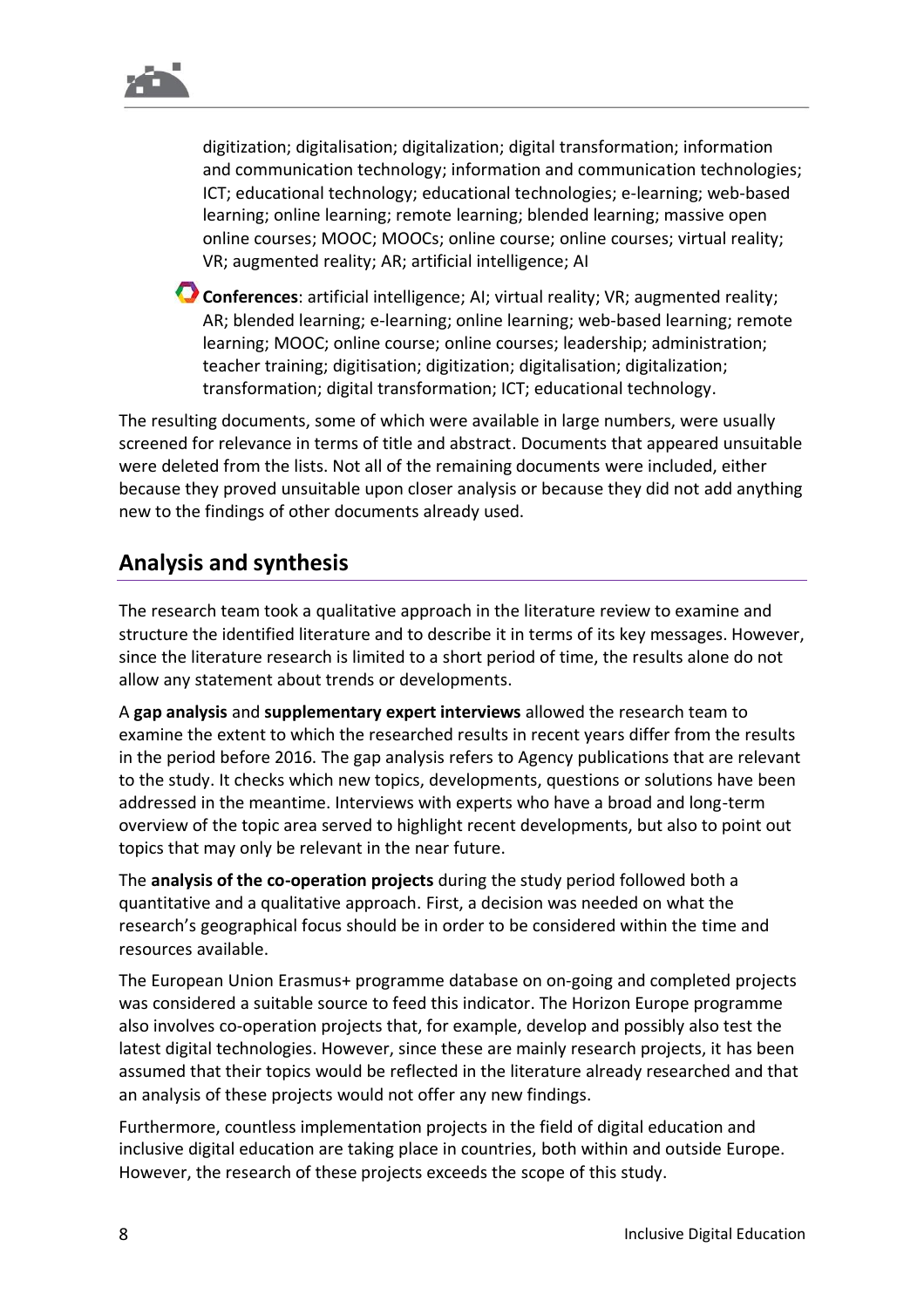

For these reasons, the search was restricted to the Erasmus+ database and the transnational co-operation projects included there served as an approximation for this indicator. Accordingly, the study was limited to the Erasmus+ programme, with its database providing an overview of more than 178,000 projects and activities between 2007 and November 2021.

The vast majority of projects in the [Erasmus+ database](https://erasmus-plus.ec.europa.eu/projects) concern 'Learning mobility of individuals' and 'Cooperation for innovation and exchange of good practice'. <sup>3</sup> For projects in the first category, it could be assumed that the aim of such mobilities is to transfer established practice through learning on the spot and subsequent transfer and application in one's own country. For projects in the second category, it could be assumed that learning from each other takes place more at the organisational level and not only at the individual level, and that innovations are also developed and tested in some of the projects. Certainly, this indicator, which is fed by the number of projects, is unsuitable for reflecting the practical relevance of the topic areas in its dimensions. However, a purely quantitative evaluation could indicate which topics are of high practical interest, because enough consortia have obviously come together to address the respective topics in greater depth.

Within the quantitative analysis, an examination took place of which topics changed over time and to what extent, and which keywords were in frequent use. The qualitative analysis identified the respective objectives of the projects under consideration and structured them in such a way that their potential contribution to the thematic field of inclusive digital education becomes apparent.

The search for **relevant conferences** was performed via ACM Digital Library, Google Scholar and the World Academy of Science, Engineering and Technology (WASET) conference index. Only conferences where the proceedings – or at least the full programme with the titles of all presentations – were available online were included. Conferences that were thematically relevant and took place during this period but did not publish the proceedings/full programme online were not included (e.g. the conferences of the Association for the Advancement of Assistive Technology in Europe, AAATE 2017 and AAATE 2019).

The analysis focused on the last five years, i.e. 2017 to 2021. The 2016 proceedings were not available in full, so the analysis could not include that year.

Interested readers can use the links in [Table](#page-9-0) 1 to access the respective conference programmes or proceedings.

<sup>3</sup> Projects in the areas of 'Support for policy reform' or 'Jean Monnet Actions' may also be of interest for the study objective. However, due to time limitations, the quantitative and qualitative analyses were limited to the co-operation projects mentioned.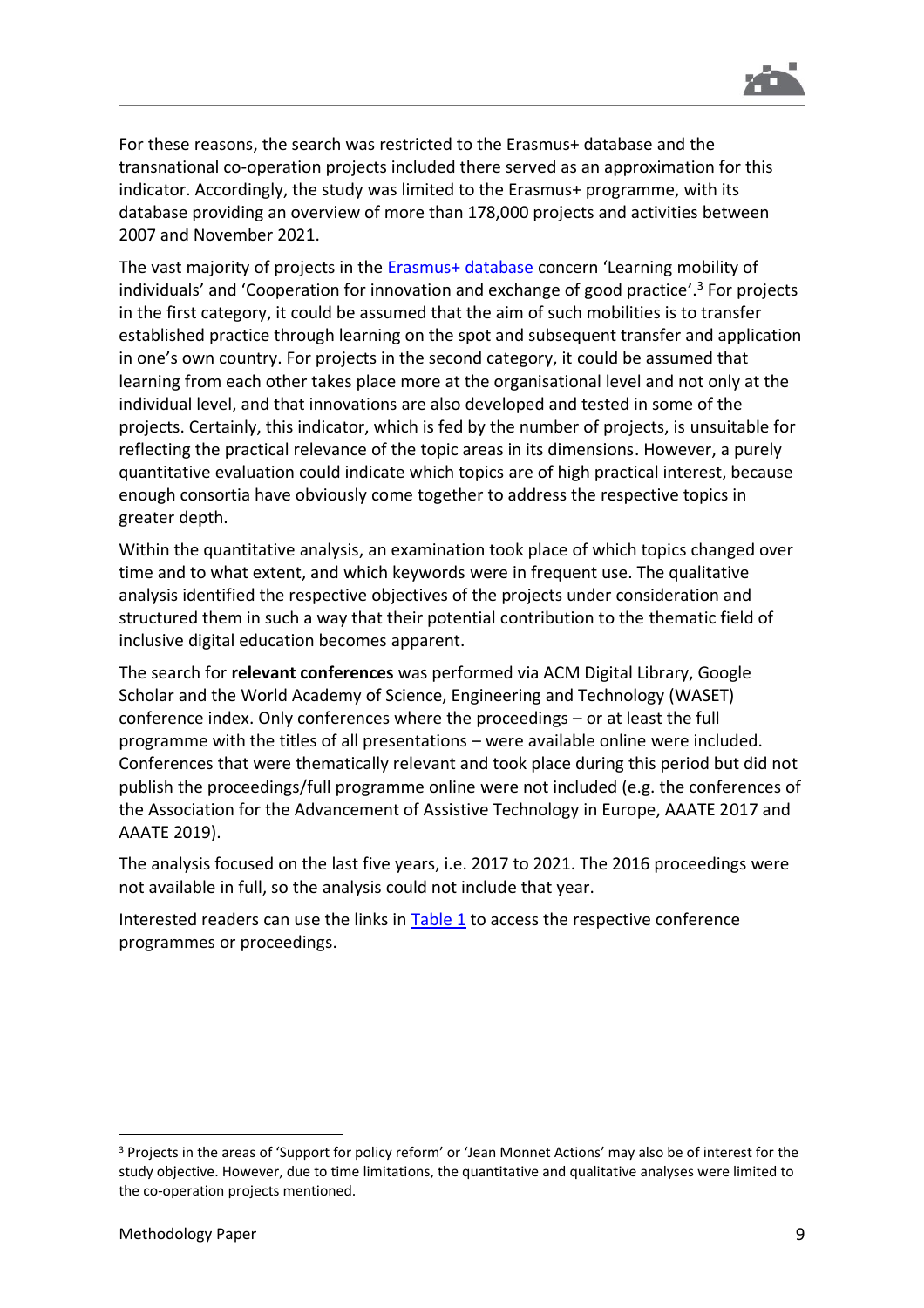

**Table 1. List of 26 conference series included in the search with links to the programmes or proceedings available online (N=88) in the period 2017 to 2021, covering 6,005 conference presentations**

<span id="page-9-0"></span>

| <b>Conferences and papers</b>                      | 2017              | 2018                               | 2019                | 2020              | 2021                       |                   |
|----------------------------------------------------|-------------------|------------------------------------|---------------------|-------------------|----------------------------|-------------------|
| AIED - International Conference on Artificial      | <b>AIED 2017</b>  | <b>AIED 2018</b>                   |                     | <b>AIED 2020</b>  | <b>AIED 2021</b>           |                   |
| Intelligence in Education                          |                   |                                    |                     |                   |                            |                   |
| ASEDU - International Scientific Conference:       |                   |                                    |                     |                   |                            |                   |
| Advances in Science, Engineering and Digital       |                   |                                    |                     | <b>ASEDU 2020</b> |                            |                   |
| Education                                          |                   |                                    |                     |                   |                            |                   |
| CIPAE - International Conference on Computers,     |                   |                                    |                     | <b>CIPAE 2020</b> | <b>CIPAE 2021</b>          |                   |
| Information Processing and Advanced Education      |                   |                                    |                     |                   |                            |                   |
| <b>EMINENT</b> - Expert Meeting in Education       |                   | <b>EMINENT 2018</b>                |                     |                   | <b>EMINENT 2021</b>        |                   |
| Networking                                         |                   |                                    | <b>EMINENT 2019</b> |                   |                            |                   |
| FIE - Institute of Electrical and Electronics      | <b>FIE 2017</b>   | <b>FIE 2018</b><br><b>FIE 2019</b> |                     | <b>FIE 2020</b>   |                            |                   |
| <b>Engineers Frontiers in Education Conference</b> |                   |                                    |                     |                   |                            |                   |
| ICALT - International Conference on Advanced       |                   |                                    |                     |                   |                            |                   |
| Learning Technologies                              |                   |                                    |                     |                   |                            | <b>ICALT 2021</b> |
| ICBDE - International Conference on Big Data and   |                   |                                    |                     |                   |                            |                   |
| Education                                          |                   | <b>ICBDE 2018</b>                  | <b>ICBDE 2019</b>   | <b>ICBDE 2020</b> | <b>ICBDE 2021</b>          |                   |
| ICCHP - International Conference on Computers      |                   | <b>ICCHP 2018</b>                  |                     |                   | <b>ICCHP 2021, Part I;</b> |                   |
| Helping People with Special Needs                  |                   |                                    |                     |                   | ICCHP 2021, Part II        |                   |
| ICDEL - International Conference on Distance       |                   |                                    | <b>ICDEL 2018</b>   | <b>ICDEL 2019</b> | <b>ICDEL 2020</b>          | <b>ICDEL 2021</b> |
| <b>Education and Learning</b>                      |                   |                                    |                     |                   |                            |                   |
| ICDTE - International Conference on Digital        |                   | <b>ICDTE 2018</b>                  | <b>ICDTE 2019</b>   | <b>ICDTE 2020</b> |                            |                   |
| <b>Technology in Education</b>                     | <b>ICDTE 2017</b> |                                    |                     |                   |                            |                   |
| ICEBT - International Conference on E-Education,   | <b>ICEBT 2017</b> | <b>ICEBT 2018</b>                  | <b>ICEBT 2019</b>   | <b>ICEBT 2020</b> | <b>ICEBT 2021</b>          |                   |
| E-Business and E-Technology                        |                   |                                    |                     |                   |                            |                   |
| ICEDS - International Conference on Education      |                   |                                    |                     | <b>ICEDS 2020</b> | <b>ICEDS 2021</b>          |                   |
| Development and Studies                            |                   |                                    |                     |                   |                            |                   |
| ICEEL - International Conference on Education      | <b>ICEEL 2017</b> | <b>ICEEL 2018</b>                  | <b>ICEEL 2019</b>   | <b>ICEEL 2020</b> |                            |                   |
| and E-Learning                                     |                   |                                    |                     |                   |                            |                   |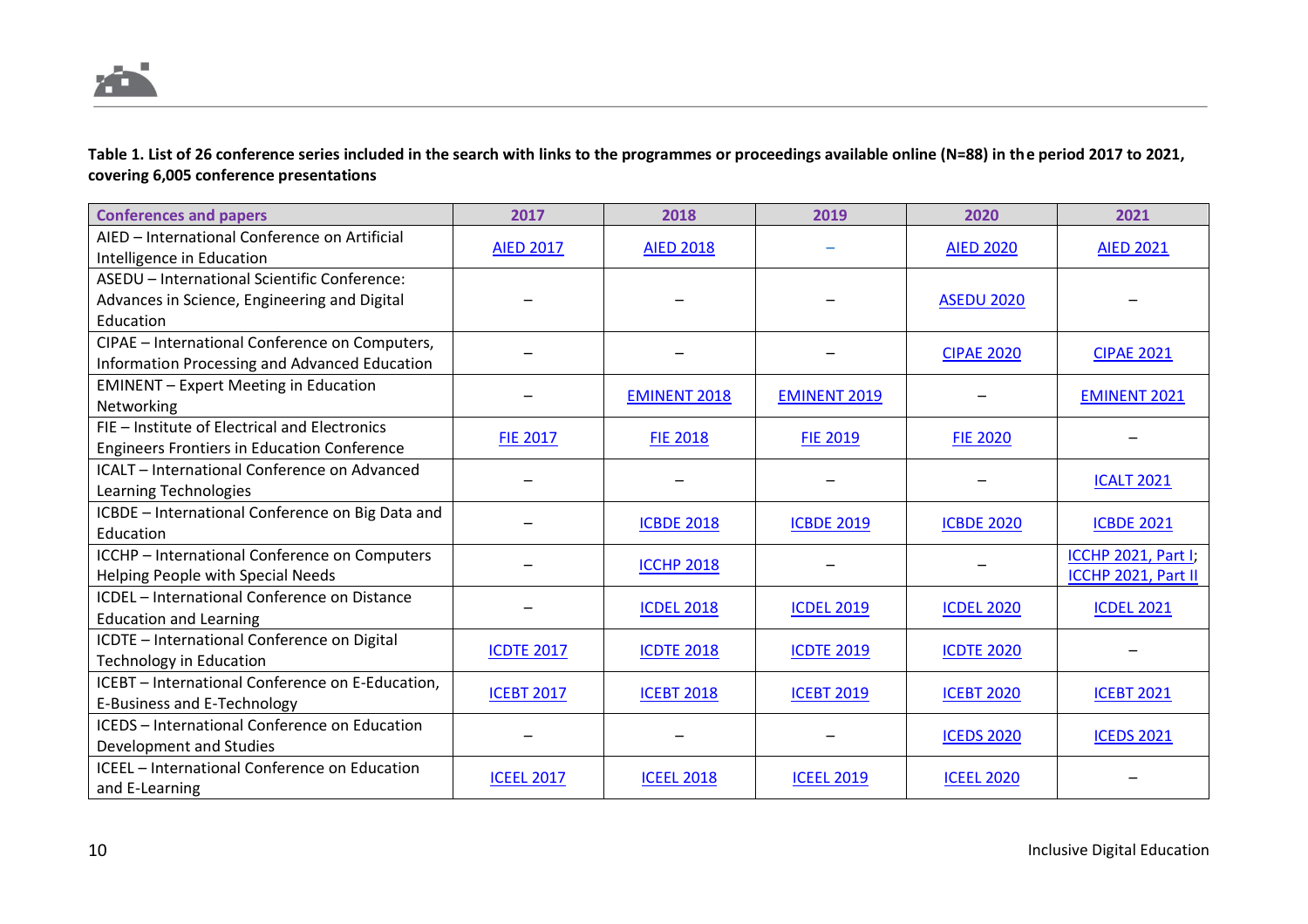

| <b>Conferences and papers</b>                        | 2017               | 2018               | 2019               | 2020               | 2021                |  |
|------------------------------------------------------|--------------------|--------------------|--------------------|--------------------|---------------------|--|
| ICEMT - International Conference on Education        | <b>ICEMT 2017</b>  | <b>ICEMT 2018</b>  | <b>ICEMT 2019</b>  | <b>ICEMT 2020</b>  | <b>ICEMT 2021</b>   |  |
| and Multimedia Technology                            |                    |                    |                    |                    |                     |  |
| ICETC - International Conference on Education        | <b>ICETC 2017</b>  | <b>ICETC 2018</b>  | <b>ICETC 2019</b>  | <b>ICETC 2020</b>  |                     |  |
| <b>Technology and Computers</b>                      |                    |                    |                    |                    |                     |  |
| ICETM - International Conference on Education        |                    | <b>ICETM 2018</b>  | <b>ICETM 2019</b>  | <b>ICETM 2020</b>  |                     |  |
| <b>Technology Management</b>                         |                    |                    |                    |                    |                     |  |
| ICETT - International Conference on Education        |                    |                    |                    |                    | <b>ICETT 2021</b>   |  |
| and Training Technologies                            |                    |                    | <b>ICETT 2019</b>  | <b>ICETT 2020</b>  |                     |  |
| ICFET - International Conference on Frontiers of     |                    |                    |                    |                    |                     |  |
| <b>Educational Technologies</b>                      |                    | <b>ICFET 2018</b>  | <b>ICFET 2019</b>  | <b>ICFET 2020</b>  | <b>ICFET 2021</b>   |  |
| ICIEI - International Conference on Information      |                    |                    |                    |                    |                     |  |
| and Education Innovations                            |                    | <b>ICIEI 2018</b>  | <b>ICIEI 2019</b>  | <b>ICIEI 2020</b>  | <b>ICIEI 2021</b>   |  |
| ICISCAE - Institute of Electrical and Electronics    |                    |                    |                    |                    |                     |  |
| Engineers International Conference on                |                    |                    |                    |                    |                     |  |
| <b>Information Systems and Computer Aided</b>        |                    |                    |                    |                    | <b>ICISCAE 2021</b> |  |
| Education                                            |                    |                    |                    |                    |                     |  |
| ICMET - International Conference on Modern           |                    |                    |                    |                    |                     |  |
| <b>Educational Technology</b>                        |                    | <b>ICMET 2019</b>  | <b>ICMET 2020</b>  | <b>ICMET 2021</b>  |                     |  |
| ICSET - International Conference on E-Society, E-    | <b>ICSET 2017</b>  |                    |                    |                    |                     |  |
| <b>Education and E-Technology</b>                    |                    | <b>ICSET 2018</b>  | <b>ICSET 2019</b>  | <b>ICSET 2020</b>  |                     |  |
| IC4E - International Conference on E-Education,      |                    |                    |                    |                    |                     |  |
| E-Business, E-Management, and E-Learning             | <b>IC4E 2017</b>   | <b>IC4E 2018</b>   | <b>IC4E 2019</b>   | <b>IC4E 2020</b>   | <b>IC4E 2021</b>    |  |
| Koli Calling - Koli Calling International Conference | Koli Calling 2017  |                    |                    |                    |                     |  |
| on Computing Education Research                      |                    | Koli Calling 2018  | Koli Calling 2019  | Koli Calling 2020  | Koli Calling 2021   |  |
| WAIE - International Workshop on Artificial          |                    |                    |                    |                    |                     |  |
| Intelligence and Education                           |                    |                    | <b>WAIE 2019</b>   | <b>WAIE 2020</b>   |                     |  |
| WiPSCE - Workshop in Primary and Secondary           | <b>WIPSCE 2017</b> |                    |                    |                    |                     |  |
| <b>Computing Education</b>                           |                    | <b>WIPSCE 2018</b> | <b>WIPSCE 2019</b> | <b>WIPSCE 2020</b> | <b>WIPSCE 2021</b>  |  |